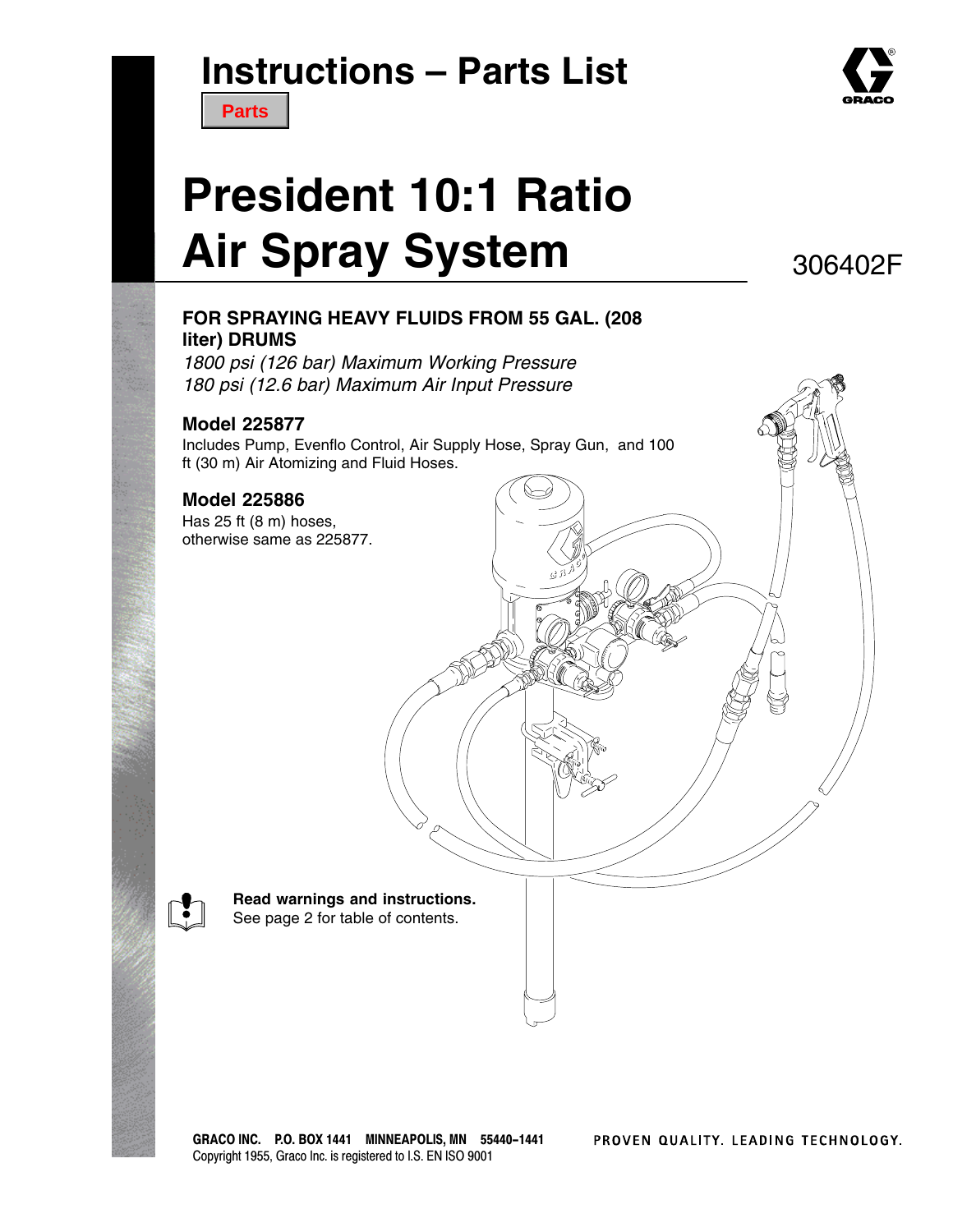# **Table of Contents**

# **Symbols**

### **Warning Symbol**

### **WARNING**

This symbol alerts you to the possibility of serious injury or death if you do not follow the instructions.

### **Caution Symbol**

### **CAUTION**

This symbol alerts you to the possibility of damage to or destruction of equipment if you do not follow the instructions.

### **WARNING**  $\mathbf \Phi$



### **EQUIPMENT MISUSE HAZARD**

Equipment misuse can cause the equipment to rupture or malfunction and result in serious injury.

- This equipment is for professional use only.
- Read all instruction manuals, tags, and labels before operating the equipment.
- Use the equipment only for its intended purpose. If you are not sure, call your Graco distributor.
- Do not alter or modify this equipment.
- Check equipment daily. Repair or replace worn or damaged parts immediately.
- Do not exceed the maximum working pressure stated on the equipment or in the **Technical Data** for your equipment. Do not exceed the maximum working pressure of the lowest rated component in your system.
- Use fluids and solvents which are compatible with the equipment wetted parts. Refer to the **Technical Data** section of all equipment manuals. Read the fluid and solvent manufacturer's warnings.
- Handle hoses carefully. Do not pull on hoses to move equipment.
- Route hoses away from traffic areas, sharp edges, moving parts, and hot surfaces. Do not expose Graco hoses to temperatures above 66°C (150°F) or below  $-40^{\circ}$ C ( $-40^{\circ}$ F).
- Wear hearing protection when operating this equipment.
- Do not move or lift pressurized equipment.
- Comply with all applicable local, state, and national fire, electrical, and safety regulations.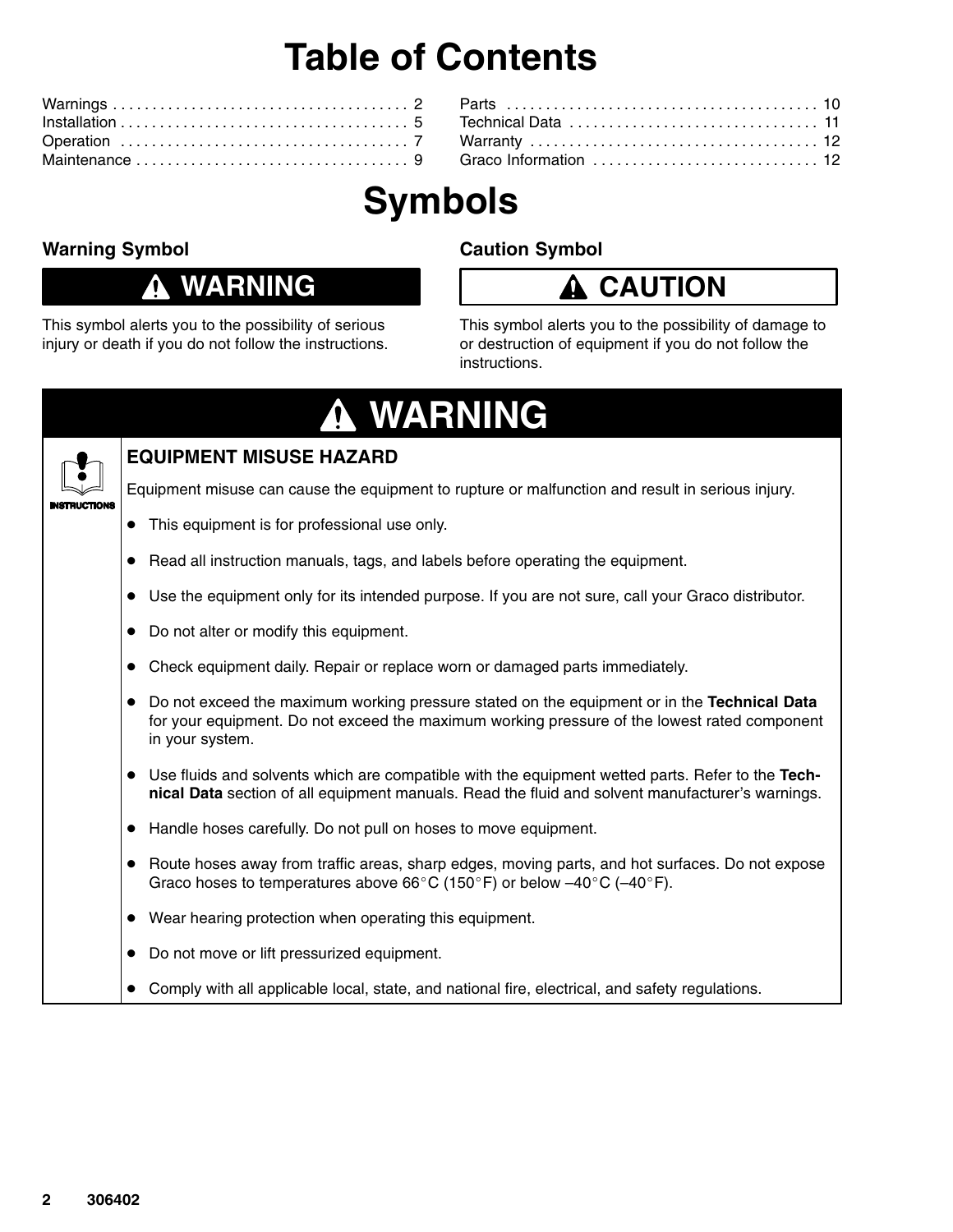# **WARNING**

| <b>INJECTION HAZARD</b>                                                                                                                                                                                                                |  |  |  |  |  |
|----------------------------------------------------------------------------------------------------------------------------------------------------------------------------------------------------------------------------------------|--|--|--|--|--|
| Spray from the gun, leaks or ruptured components can inject fluid into your body and cause extremely<br>serious injury, including the need for amputation. Fluid splashed in the eyes or on the skin can also<br>cause serious injury. |  |  |  |  |  |
| Fluid injected into the skin is a serious injury. The injury may look like just a cut, but it is a serious<br>injury. Get immediate medical attention.                                                                                 |  |  |  |  |  |
| Do not point the gun at anyone or at any part of the body.                                                                                                                                                                             |  |  |  |  |  |
| Do not put your hand or fingers over the spray tip.<br>$\bullet$                                                                                                                                                                       |  |  |  |  |  |
| Do not stop or deflect leaks with your hand, body, glove or rag.<br>$\bullet$                                                                                                                                                          |  |  |  |  |  |
| Do not "blow back" fluid; this is not an air spray system.<br>$\bullet$                                                                                                                                                                |  |  |  |  |  |
| Always have the tip guard and the trigger guard on the gun when spraying.                                                                                                                                                              |  |  |  |  |  |
| Check the gun diffuser operation weekly. Refer to the gun manual.                                                                                                                                                                      |  |  |  |  |  |
| Be sure the gun trigger safety operates before spraying.<br>$\bullet$                                                                                                                                                                  |  |  |  |  |  |
| Lock the gun trigger safety when you stop spraying.<br>$\bullet$                                                                                                                                                                       |  |  |  |  |  |
| Follow the Pressure Relief Procedure on page 7 if the spray tip clogs and before cleaning,<br>checking or servicing the equipment.                                                                                                     |  |  |  |  |  |
| Tighten all fluid connections before operating the equipment.                                                                                                                                                                          |  |  |  |  |  |
| Check the hoses, tubes, and couplings daily. Replace worn, damaged, or loose parts immediately.<br>Permanently coupled hoses cannot be repaired; replace the entire hose.                                                              |  |  |  |  |  |
| <b>MOVING PARTS HAZARD</b>                                                                                                                                                                                                             |  |  |  |  |  |
| Moving parts can pinch or amputate your fingers.                                                                                                                                                                                       |  |  |  |  |  |
| Keep clear of all moving parts when starting or operating the pump.<br>$\bullet$                                                                                                                                                       |  |  |  |  |  |
| Before checking or servicing the equipment, follow the Pressure Relief Procedure on page 7 to<br>prevent the equipment from starting unexpectedly.                                                                                     |  |  |  |  |  |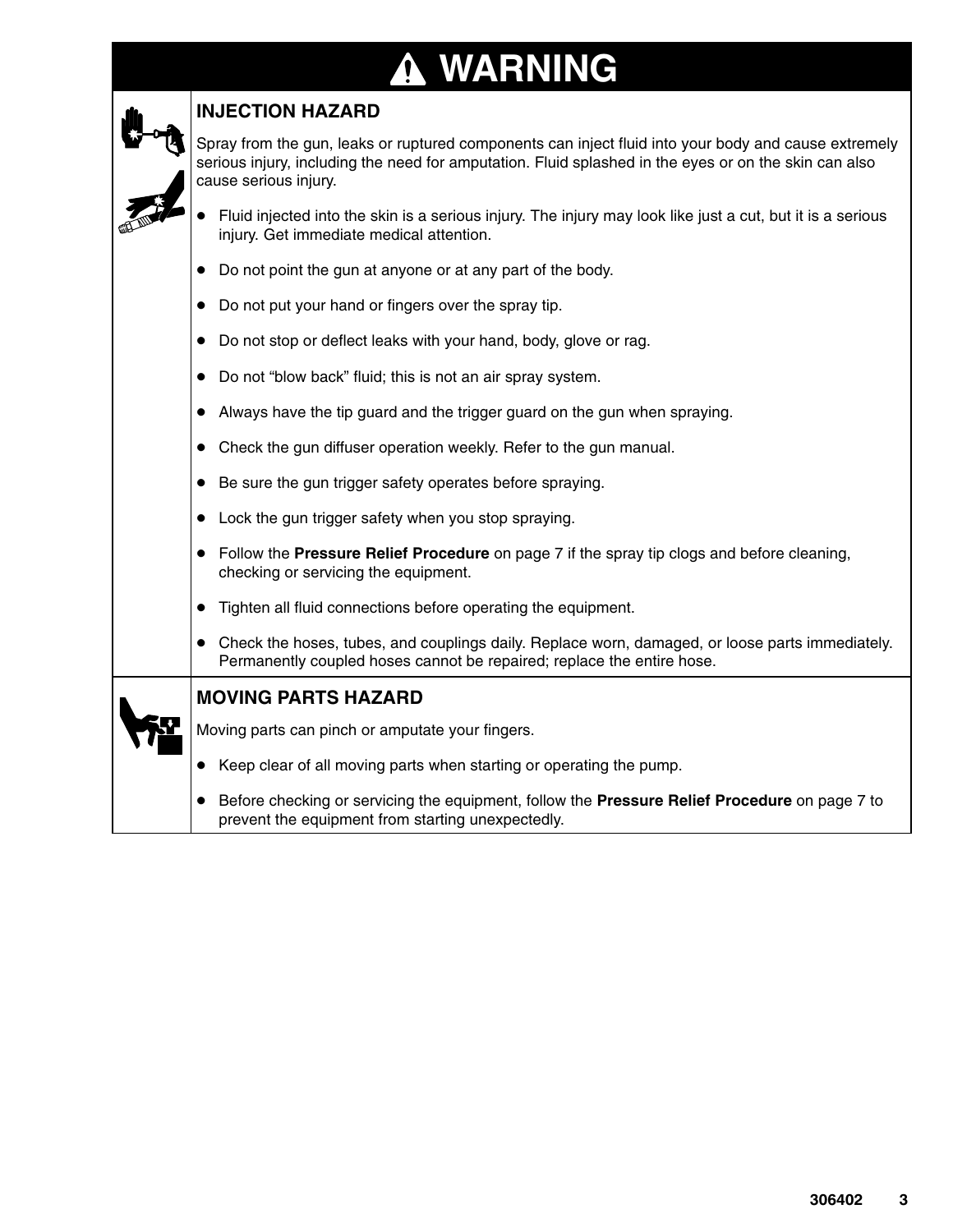### **WARNING ↑**



### **FIRE AND EXPLOSION HAZARD**

Improper grounding, poor ventilation, open flames or sparks can cause a hazardous condition and result in a fire or explosion and serious injury.

- Ground the equipment and the object being sprayed. Refer to **Grounding** on page 5.
- If there is any static sparking or you feel an electric shock while using this equipment, stop spray**ing immediately.** Do not use the equipment until you identify and correct the problem.
- Provide fresh air ventilation to avoid the buildup of flammable fumes from solvents or the fluid being sprayed.
- Keep the spray area free of debris, including solvent, rags, and gasoline.
- Before operating this equipment, electrically disconnect all equipment in the spray area.
- Before operating this equipment, extinguish all open flames or pilot lights in the spray area.
- Do not smoke in the spray area.
- Do not turn on or off any light switch in the spray area while spraying or while operating if fumes are present.
- Do not operate a gasoline engine in the spray area.



#### **TOXIC FLUID HAZARD**

Hazardous fluid or toxic fumes can cause serious injury or death if splashed in the eyes or on the skin, inhaled, or swallowed.

- Know the specific hazards of the fluid you are using.
- Store hazardous fluid in an approved container. Dispose of hazardous fluid according to all local, state and national guidelines.
- Always wear protective eyewear, gloves, clothing and respirator as recommended by the fluid and solvent manufacturer.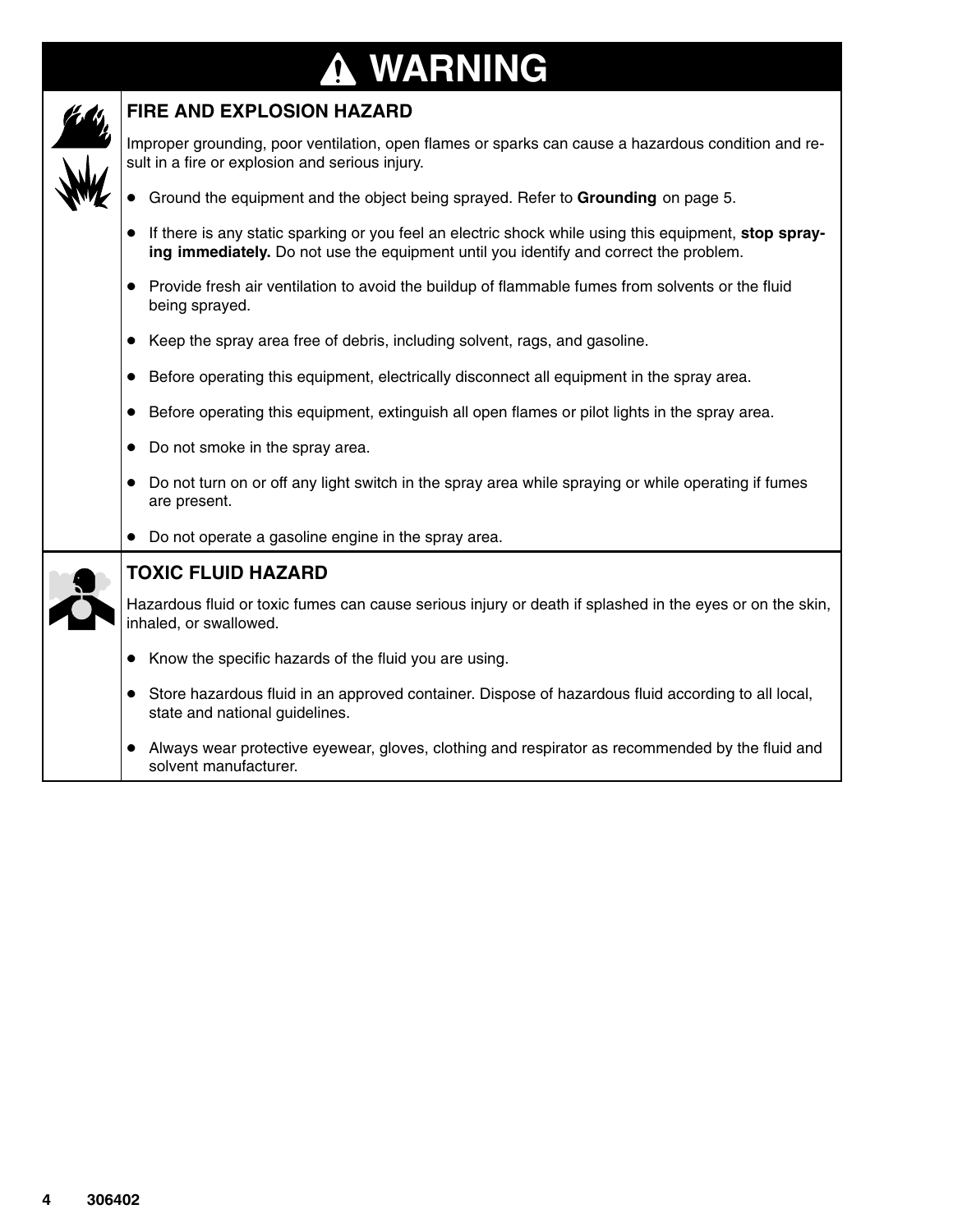# **Installation**

### **General Information**

**NOTE:** Reference numbers and letters in parentheses in the text refer to the callouts in the figures and the parts drawing.

**NOTE:** Always use Genuine Graco Parts and Accessories, available from your Graco distributor.

### **Grounding**

### **WARNING**



**FIRE AND EXPLOSION HAZARD** Before operating the pump, ground the system as explained below. Also read the section **FIRE OR EXPLOSION HAZ-ARD** on page 4.

- 1. *Pump:* use a ground wire and clamp as shown in Fig. 1. Loosen the grounding lug locknut (W) and washer  $(X)$ . Insert one end of a 12 ga  $(1.5 \text{ mm}^2)$ minimum ground wire (Y) into the slot in lug (Z) and tighten the locknut securely. Connect the other end of the wire to a true earth ground. Order part number 222011 Grounding Clamp and Wire.
- 2. *Air and fluid hoses:* use only electrically conductive hoses.
- 3. *Air compressor:* follow manufacturer's recommendations.
- 4. *Spray gun or dispensing valve:* ground through connection to a properly grounded fluid hose and pump.
- 5. *Object being sprayed:* follow your local code.
- 6. *Solvent pails used when flushing:* follow your local code. Use only metal pails, which are conductive, placed on a grounded surface. Do not place the pail on a nonconductive surface, such as paper or cardboard, which interrupts the grounding continuity.
- 7. *To maintain grounding continuity when flushing or relieving pressure*, hold a metal part of the spray gun firmly to the side of a grounded *metal* pail, then trigger the gun.

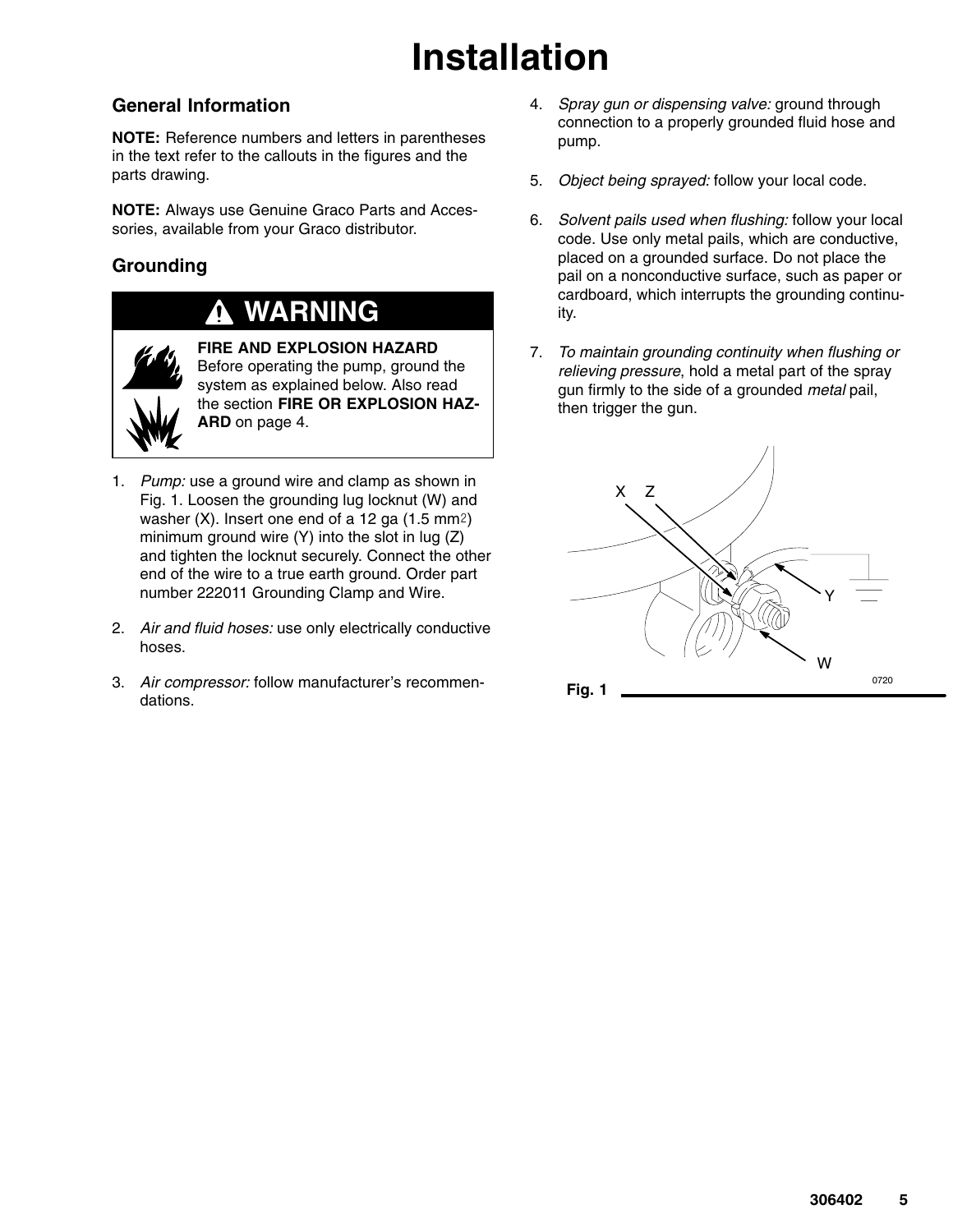# **Installation**

### **Typical Installation**

Mount the Evenflo Control (1) to the pump, using the screws supplied with it to attach the mounting plate to the pump base. Remove the screw and lockwasher from the bottom of the control. Position the control over the small hole of the mounting plate and reinstall the lockwasher and screw.

Remove the cover of the supply drum. Place the Sturdi-Clamp (3) over the edge of the drum and tighten the tee handle (M) screw securely. Loosen the Uclamp. Lower the pump through the U-clamp until the pump intake is about 1 in. off the bottom of the drum. Tighten the clamp wing nuts (N). See Detail A below.

**NOTE:** Use thread sealer on all male threads except at swivel connections. Swivels must remain free to move.

Connect the air and fluid hoses to the Evenflo Control and the gun as shown in Fig. 2 and Fig. 4. Tape the hoses every 18 in. (457 mm) for easier handling.

For automatic air motor lubrication, install an air line lubricator between the pump air inlet and hose (E). Otherwise, just connect the 18 in. (457 mm) hose (E) from the Evenflo Control to the swivel air inlet of the pump. For manual air motor lubrication, see **MAINTE-NANCE**, page 9.

**Key**



A Bleed-type Master Air Valve

- 1" ID Fluid Hose 9
- 3/4" ID Fluid Hose 10
- 3/4 x 1" Union 11
- 12 Air Supply Hose Gun Air Hose 13
- Pump 14
- 15 Hand Spray Gun

On the main air supply line, install an air line filter (B) to remove harmful dirt and contaminants from your compressed air supply. Also install a bleed-type master air valve (A).

### **WARNING**

A bleed-type master air valve (A) is required in your system to reduce the risk of serious bodily injury, including fluid injection, splashing in the eyes, and injury from moving parts, if you are adjusting or repairing the pump. Order Part No. 107142

This valve relieves air trapped between the valve and the pump after the air supply is shut off. Trapped air may cause the pump to cycle unexpectedly. Locate the valve within easy access of the pump.

Connect the air hose (12\*†) from the 1/2 npt(f) Evenflo swivel air inlet to the main air supply line. Then connect the hose's ground wire (C) to a true earth ground.

Ground the pump as explained on page 5.

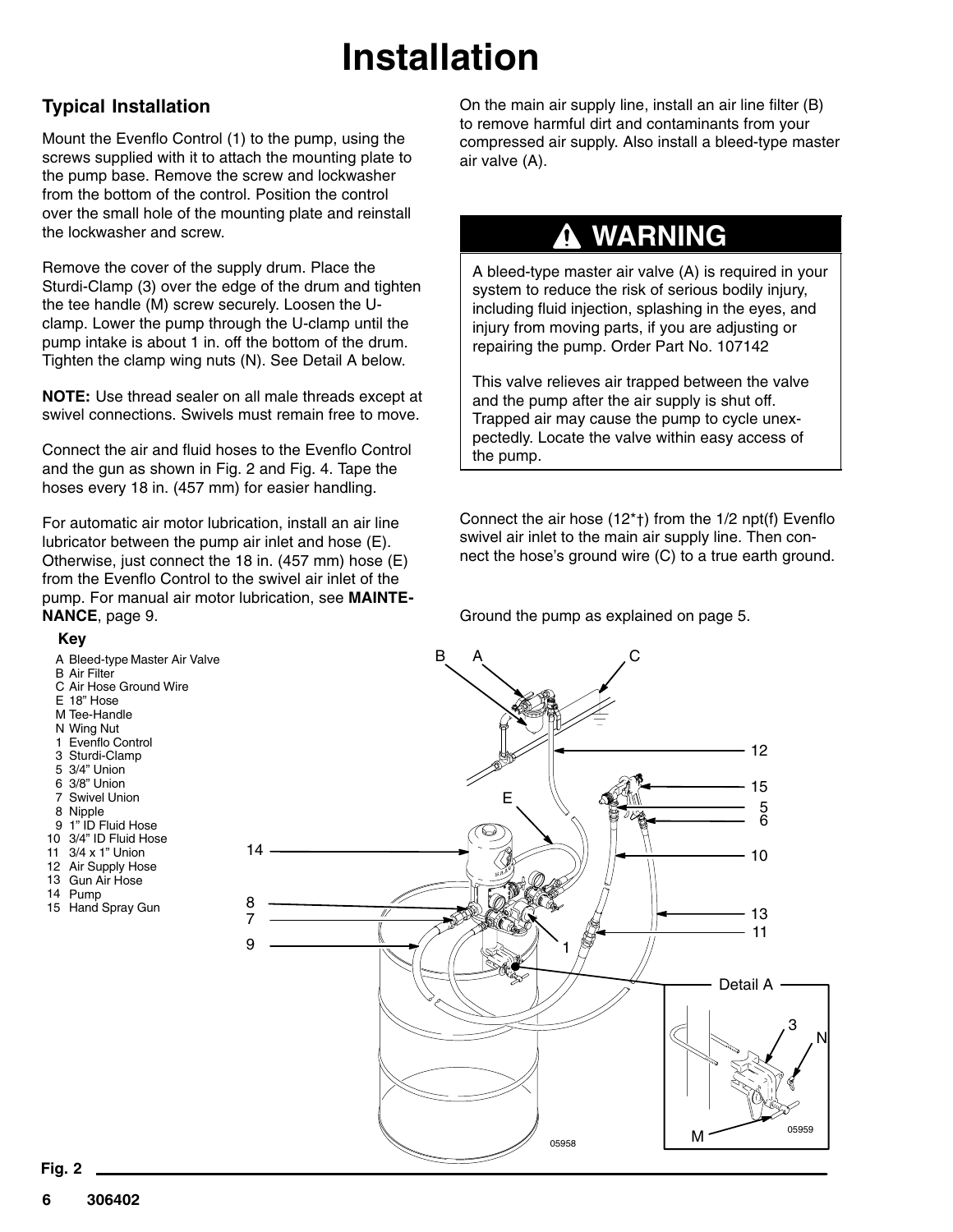# **Operation**

### **Pressure Relief Procedure**

With the Evenflo control, its bypass valve, and the pump Relax-A-Valve properly set, fluid pressure is relieved from the pump and hose each time you release the gun trigger. Always engage the gun trigger safety when you stop spraying. To relieve air pressure, close the Evenflo regulators and open the bleed-type master air valve.

### **WARNING**



#### **INJECTION HAZARD**

*If you suspect that the Evenflo system is not properly set, or that pressure is not fully relieved,* the system pressure must

be manually relieved to prevent the system from starting or spraying accidentally. Fluid under high pressure can be injected through the skin and cause serious injury. To reduce the risk of an injury from injection, splashing fluid, or moving parts, follow the **Pressure Relief Procedure** whenever you:

- are instructed to relieve the pressure,
- stop spraying,
- check or service any of the system equipment,
- $\bullet$ or install or clean the spray tips.
- 1. Close the air regulators.
- 2. Open the bleed-type master air valve.
- 3. Hold a metal part of the gun firmly to the side of a grounded metal pail, and trigger the gun to relieve pressure.
- 4. Lock the gun trigger safety.
- 5. Carefully loosen a fluid hose fitting and relieve pressure gradually.

*If you suspect that the spray tip or hose is completely clogged, or that pressure has not been fully relieved after following the steps above, very slowly* loosen the tip guard retaining nut or hose end coupling and relieve pressure gradually, then loosen completely. Now clear the tip or hose.

### **Relax-A-Valve Automatic Position**

To set the pump Relax-A-Valve (G) in the automatic position, loosen the locknut (H), turn the T-handle (J) clockwise as far as possible, and then back-off the handle four turns and tighten the nut. See Fig. 3.

**NOTE:** Every time you resume spraying, ensure that the Relax-A-Valve is in the automatic position.

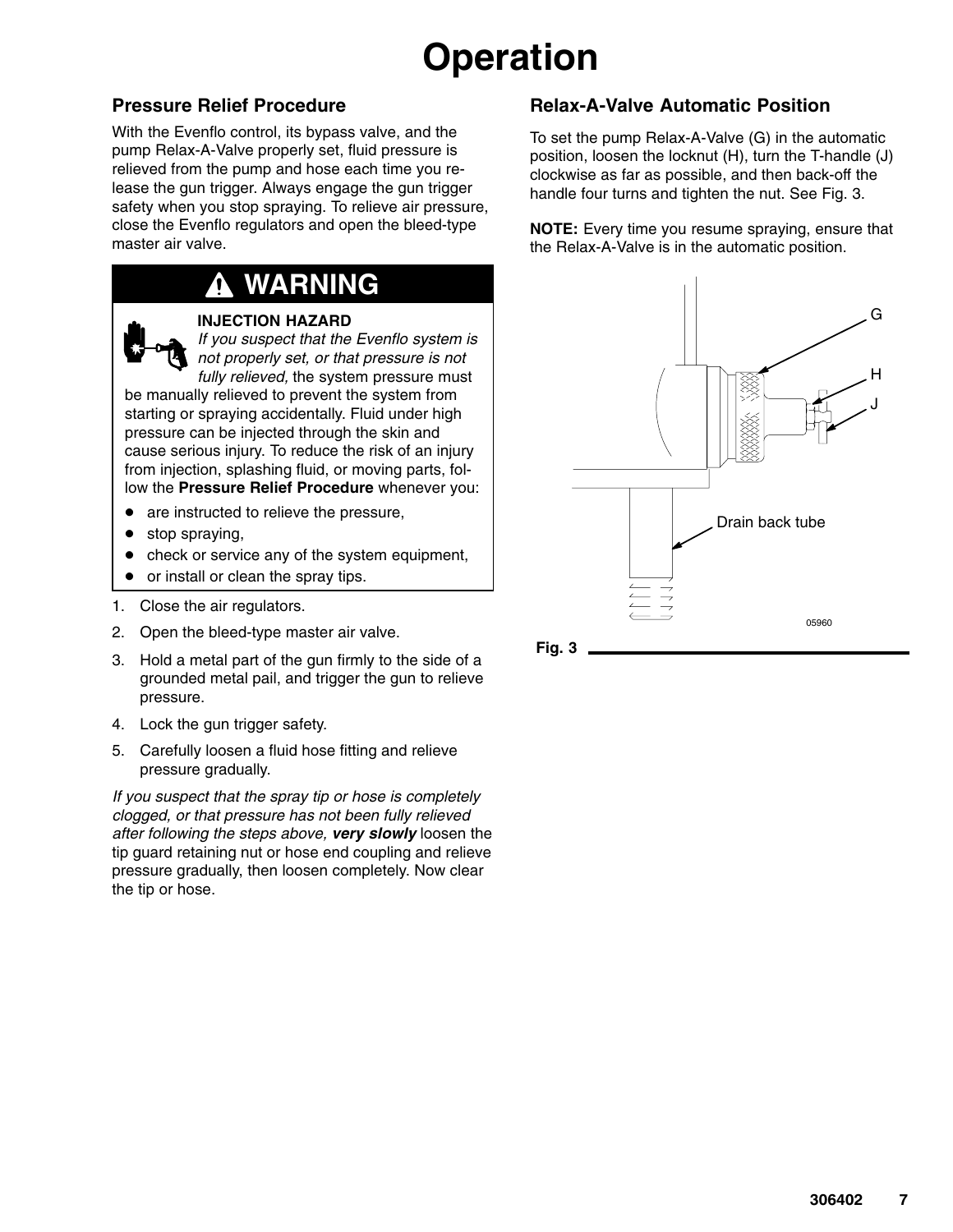# **Operation**



#### **Fig. 4**

### **Mixing by Circulation** (Fig. 4)

- 1. Close the Evenflo bypass valve (K) by turning the valve handle clockwise.
- 2. Turn both air regulator handles counterclockwise to the free position.
- 3. Disconnect the gun air atomizing hose (13\*) from the left air regulator.
- 4. Open the Relax-A-Valve handle (J) fully counterclockwise.
- 5. Open the bleed-type master air valve (A).
- 6. Turn the left regulator handle clockwise until air bleeds slightly through the open union (F).
- 7. Turn the right regulator handle clockwise to start the pump. Increase the air pressure until the pump circulates fluid through the Relax-A-Valve return (drain back) tube at the desired rate.
- 8. After mixing, turn both regulator handles counterclockwise to the free position, connect the air atomization hose (13\*) to the left regulator, and set the pump Relax-A-Valve in the automatic position.

### **Pump Operation** (Fig. 4)

**NOTE:** Fluid can be mixed by circulating it before spraying. See **Mixing by Circulation.**

- 1. Engage the gun trigger safety. Remove the gun air cap; this prevents fluid from being forced back into the gun's air passages.
- 2. Turn the Evenflo bypass valve (K) fully in to close it.
- 3. Set both regulators in the free position by turning the handles fully counterclockwise.
- 4. Set the Relax-A-Valve (G) to automatic.
- 5. Open the Evenflo ball valve (L) (handle parallel to body), and the bleed-type master air valve (A).
- 6. Set the atomizing air pressure to the gun at 40 psi (2.8 bar) by turning the left regulator handle clockwise.
- 7. Direct the gun back into the drum. Release the trigger safety and trigger the gun. Set the right air regulator to 30 psi (2.1 bar). The pump will operate, filling the hose and gun.
- 8. Adjust the right regulator to the lowest pressure necessary for the desired delivery rate; this varies according to the fluid being pumped and other system characteristics.
- 9. Release the gun trigger, engage the trigger safety, and install the air cap.
- 10. Release the trigger safety and trigger the gun. Adjust the left regulator until the fluid is properly atomized. To minimize overspray, use the lowest pressure necessary for good atomization.
- 11. Adjust the Evenflo bypass valve (K).
	- a. Be sure the Relax-A-Valve (G) is set in the automatic position.
	- b. Be sure regulated air pressure is being supplied to the gun and pump.
	- c. Open the bypass valve (K) **four** full turns counterclockwise from the closed position.
	- d. Trigger the gun, directing the spray into the drum. If the pump does not operate, release the trigger and close the bypass valve 1/4 turn clockwise.
	- e. Trigger the gun again. Repeat step d until the pump starts when the gun is triggered.

8 306402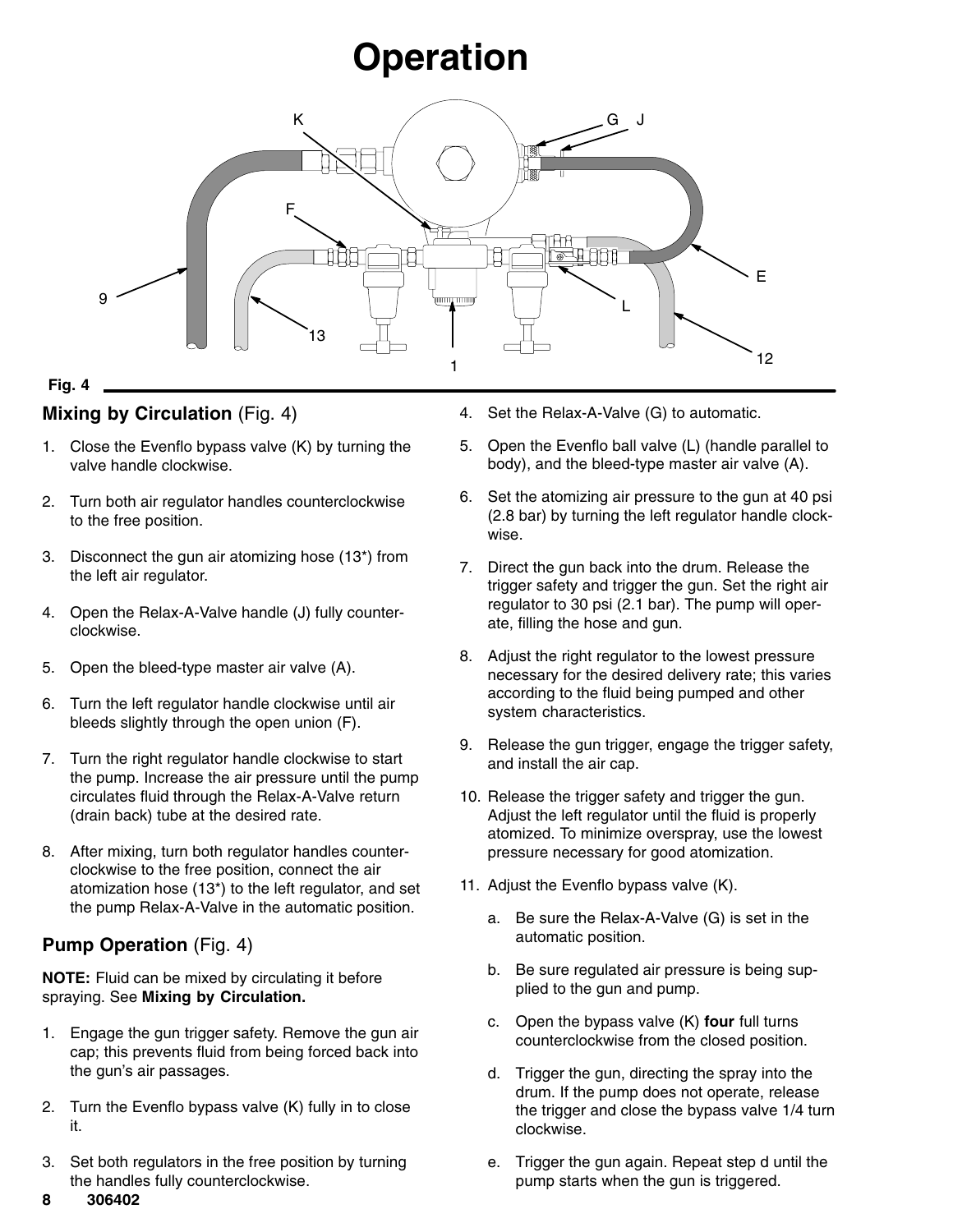# **Maintenance**

### **WARNING**

To reduce the risk of serious injury whenever you are instructed to relieve pressure, always follow the **Pressure Relief Procedure** on page 7.

- 1. Remove and clean the strainer in the Evenflo body, add light oil to the screen cavity and reassemble every day.
- 2. If the pump was not flushed and has not been operated for more than one day, disconnect the spray gun fluid hose, turn on the pump, and pump out a small quantity of fluid. This removes any fluid that has set-up in the hose.
- 3. Whenever you are done spraying for the day, **relieve the pressure**. Cover the drum to protect it from contaminants and air, which may cause the fluid to harden.

**NOTE:** Be sure you flush the system thoroughly before any fluid has a chance to set-up or harden.

### **Air Motor Lubrication**

If your system does not include an automatic lubricator, remove the hose (E) to the pump air inlet. Place 15 drops of light machine oil in the inlet. Reattach the hose and turn on the air to blow the oil into the motor. Repeat this process *every day*.

### **Flushing**

### **WARNING**



**FIRE AND EXPLOSION HAZARD** Before flushing, read the section **FIRE OR EXPLOSION HAZARD** on page 4. Be sure the entire system and flushing pails are properly grounded. Refer to **Grounding** on page 5.

Flush with a fluid that is compatible with the fluid you are pumping and with the wetted parts in your system. Check with your fluid manufacturer or supplier for recommended flushing fluids and flushing frequency. Always flush the pump before fluid dries on the displacement rod.

### **A CAUTION**

Never leave water or water-base fluid in the pump overnight. If you are pumping water-base fluid, flush with water first, then with a rust inhibitor such as mineral spirits. Relieve the pressure, but leave the rust inhibitor in the pump to protect the parts from corrosion.

### **WARNING**

To reduce the risk of serious injury whenever you are instructed to relieve pressure, always follow the **Pressure Relief Procedure** on page 7.

- 1. **Relieve the pressure.**
- 2. Remove the spray gun and clean it according to the supplied instructions.
- 3. Remove the pump from the drum. Wipe excess fluid off of the pump. Place the pump in a grounded metal flushing container, with enough compatible solvent for flushing the entire system.
- 4. Open the bleed-type master air valve, the pump Relax-A-Valve, and start the pump. Circulate the solvent for at least 15 minutes.
- 5. Close the Relax-A-Valve. DIrect the fluid hose into the fluid supply drum. Start the pump. When the solvent appears at the hose end, quickly transfer the hose to the flushing pail and allow the pump to circulate solvent through the pump and hose until clean.
- 6. **Relieve the pressure.**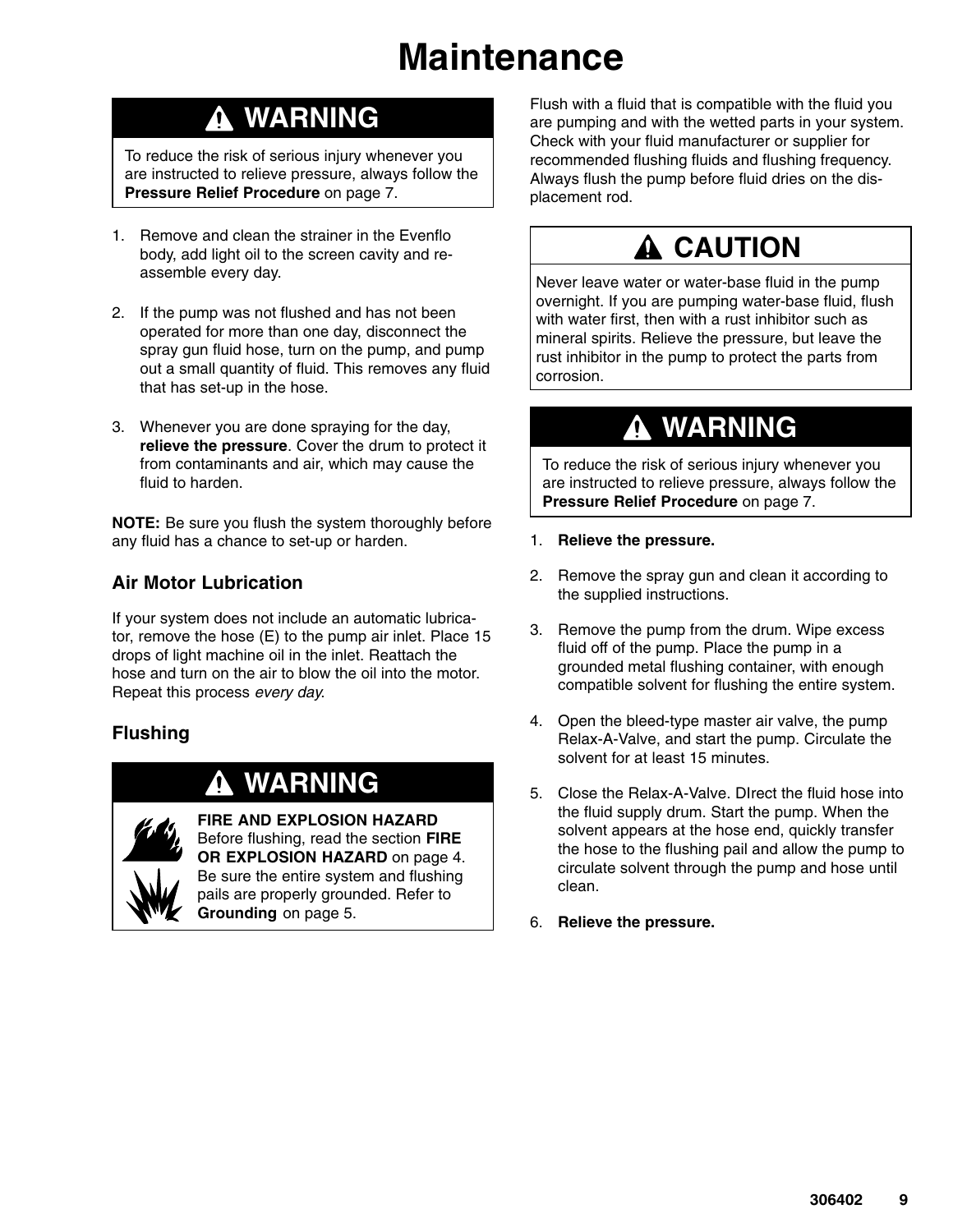## **Parts**

<span id="page-9-0"></span>**10:1 President Paint Sprayer** Includes items 1, 3–15 **Model 225877**

**10:1 President Paint Sprayer** Includes items 1, 3, 14–19 **Model 225886**

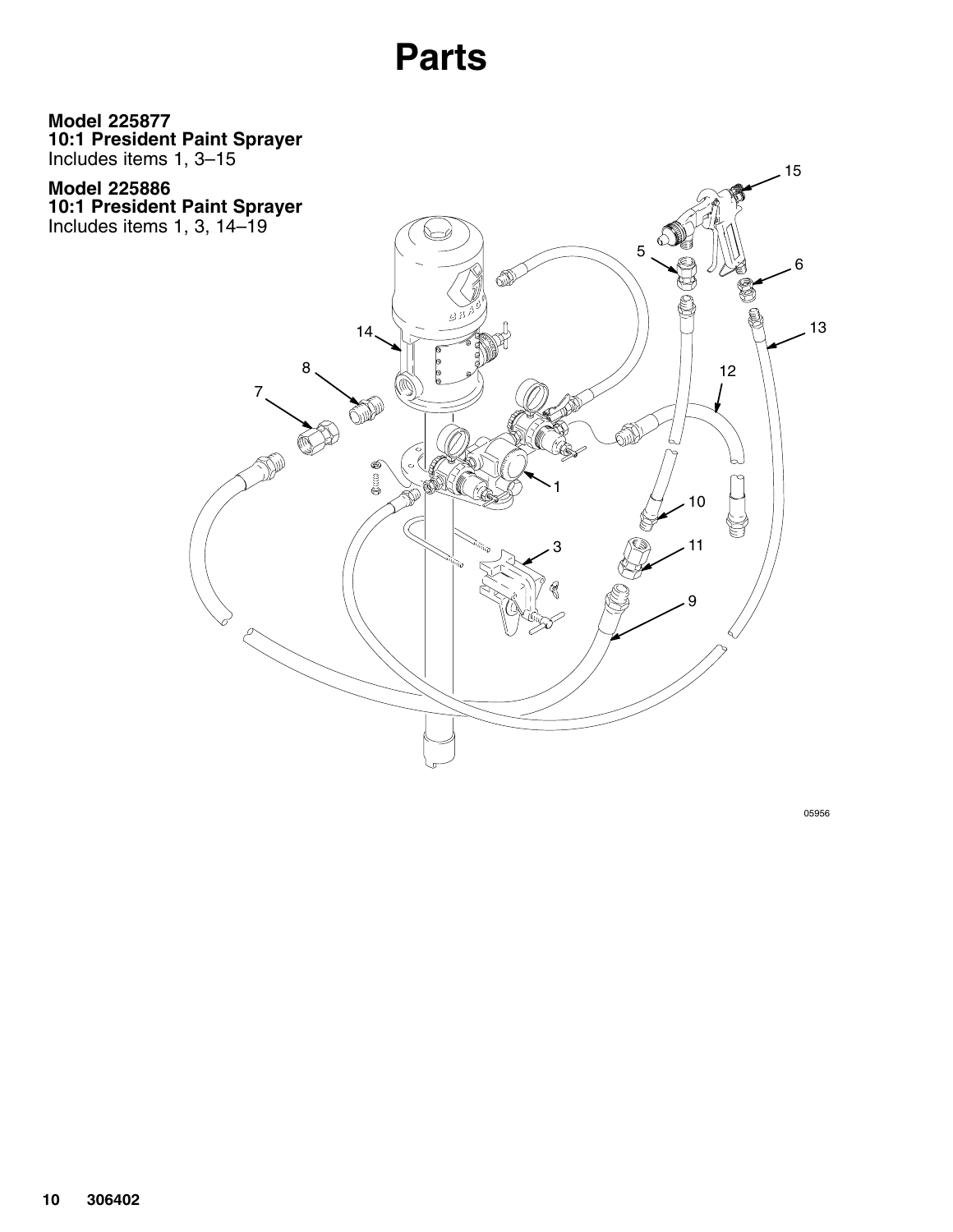# **Parts**

| <b>Ref</b><br>No. | Part No. | <b>Description</b>                  | Qty. | <b>Ref</b><br>No. | Part No. | <b>Description</b>                         | Qty. |
|-------------------|----------|-------------------------------------|------|-------------------|----------|--------------------------------------------|------|
|                   | 202844   | "EVEN-FLO" CONTROL                  |      | 12                | 214951   | . HOSE, air; cpld 3/4 x 1/2                |      |
|                   |          | See manual 306479 for parts         |      |                   |          | npt (mbe) 3/4" ID; 25 ft (8m) Ig           |      |
| 3                 | 203156   | STURDI-CLAMP                        |      | 13                | 214653   | . HOSE, air; cpld 3/8 npt (mbe)            |      |
|                   |          | See manual 306305 for parts         |      |                   |          | 1/2" ID; 100 ft (30 m) lg, static free     |      |
| 4                 | 203458   | <b>ACCESSORY KIT</b>                |      | 14                | 205628   | <b>10:1 PRESIDENT PUMP</b>                 |      |
|                   |          | includes items 5-13                 |      |                   |          | See manual 306726 for parts                |      |
| 5                 | 156172   | . UNION, str adapter; 3/4 npt (f) x |      | 15                | 204000   | <b>SPRAY GUN</b>                           |      |
|                   |          | 3/4 npt (f) swivel                  |      |                   |          | See manual 306494 for parts                |      |
| 6                 | 156173   | . UNION, str adapter; 3/8 npt (f) x |      | 16                | 203461   | <b>ACCESSORY KIT</b>                       |      |
|                   |          | 3/8 npt (f) swivel                  |      |                   |          | includes 5, 6, 12, 17-19                   |      |
| $\overline{7}$    | 158383   | . UNION, adapter; 1" npt (f) x      |      | 17                | 214655   | . HOSE, air; cpld 3/8 npt (m). 1/2" ID;    |      |
|                   |          | 1" npt (f) swivel                   |      |                   |          | 25 ft (8 m) lg, static free                |      |
| 8                 | 158585   | . NIPPLE, hex pipe; 1" npt          |      | 18                | 215240   | . HOSE, fluid; cpld 3/4 npt (m), 3/4" ID;  |      |
| 9                 | 218986   | . HOSE, fluid; cpld 1" npt (mbe)    |      |                   |          | 25 ft (8 m) lg                             |      |
|                   |          | 1" ID 50 ft (15 m)lg                |      | 19                | 202965   | . COUPLING, 1" $npt(m) \times 3/4$ npt (f) |      |
| 10                | 218689   | . HOSE, fluid; cpld 3/4 not (mbe)   |      |                   |          | swivel                                     |      |
|                   |          | 3/4 ID, 50 ft (15 m) lg             |      |                   |          |                                            |      |
| 11                | 202966   | . UNION, adapter; 3/4 npt (f) x     |      |                   |          |                                            |      |
|                   |          | 1" $npt(f)$                         |      |                   |          |                                            |      |

# **Technical Data**

| at 70 psi (5 bar)                               |
|-------------------------------------------------|
|                                                 |
| Steel, Aluminum, Copper, Buna-N, Nitrile Rubber |
| Leather                                         |
|                                                 |
| Model 225886 95 lb (43 Kg)                      |

\*\*Additional CFM of air is required for the spray gun.

# **Dimensions**